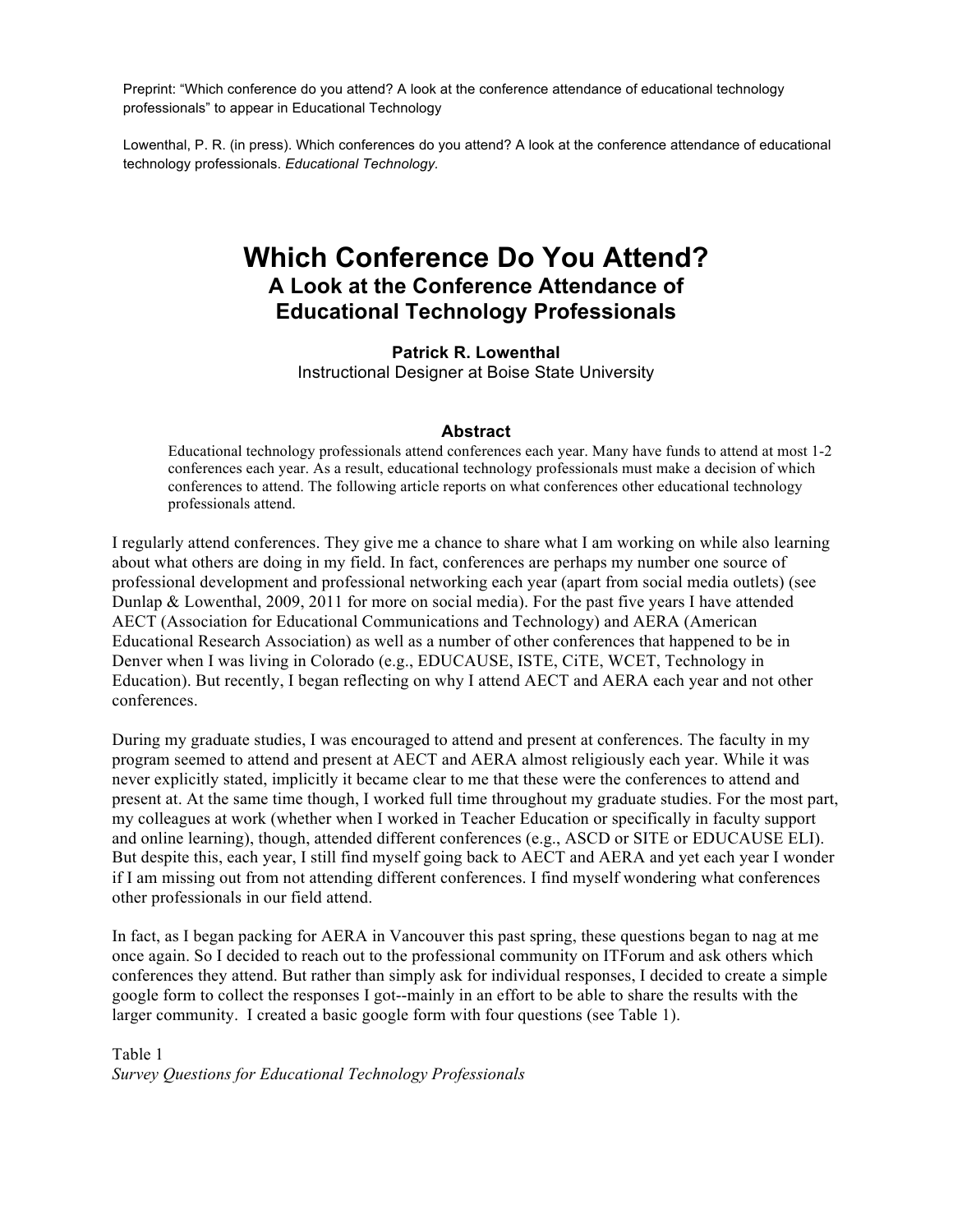- 1. Please select the one that best describes what you primarily do... (I realize this isn't always an easy question). I consider myself a...
	- educational technologist / instructional technologist
	- instructional designer
	- professor of instructional design and technology
	- trainer
	- human performance technology professional
	- instructional developer
	- elearning professional
	- graduate student
	- Other:
- 2. I regularly attend or hope to attend regularly the following conferences / professional meetings
	- American Educational Research Association (AERA)
	- Association for Educational Communications and Technology (AECT)
	- American Society for Training & Development (ASTD)
	- International Society for Performance Improvement (ISPI)
	- Annual Sloan Consortium International Conference on Online Learning
	- EDUCAUSE Annual Conference
	- EDUCAUSE Learning Initiative (ELI)
	- International Society for Technology in Education (ISTE)
	- Edmedia
	- E-Learn
	- Society for Information Technology and Teacher Education (SITE)
	- Annual Conference on Distance Teaching & Learning
	- Other:
- 3. Typically...
- My place of employment pays for my conference attendance
- I pay for my conference attendance
- My place of employment pays for part of my conference attendance
- Other:
- 4. Why do you attend these conferences and not others?

The researcher in me in hindsight wishes I would have taken more time thinking about the questions to ask (e.g., What was the best conference you have ever attended and why? or Which professional organizations are you a member of? or Do you have to present at a conference to get funding to attend?). But this wasn't a research study. I simply had a question for the members of ITForum. At the same time, though, I suspected (based on my own experience) that what one does for a living might influence which conferences one attends. For example, once I stopped working directly with Teacher Education, I stopped attending conferences focused specifically on Teacher Education--not because of a lack of interest but a lack of day-to-day relevance. I also suspected that how one pays for conference attendance influences which conferences someone might attend. Finally, after sending this brief survey out to ITForum, I feared that I might get skewed results based on ITForum's membership. As a result, I sent the google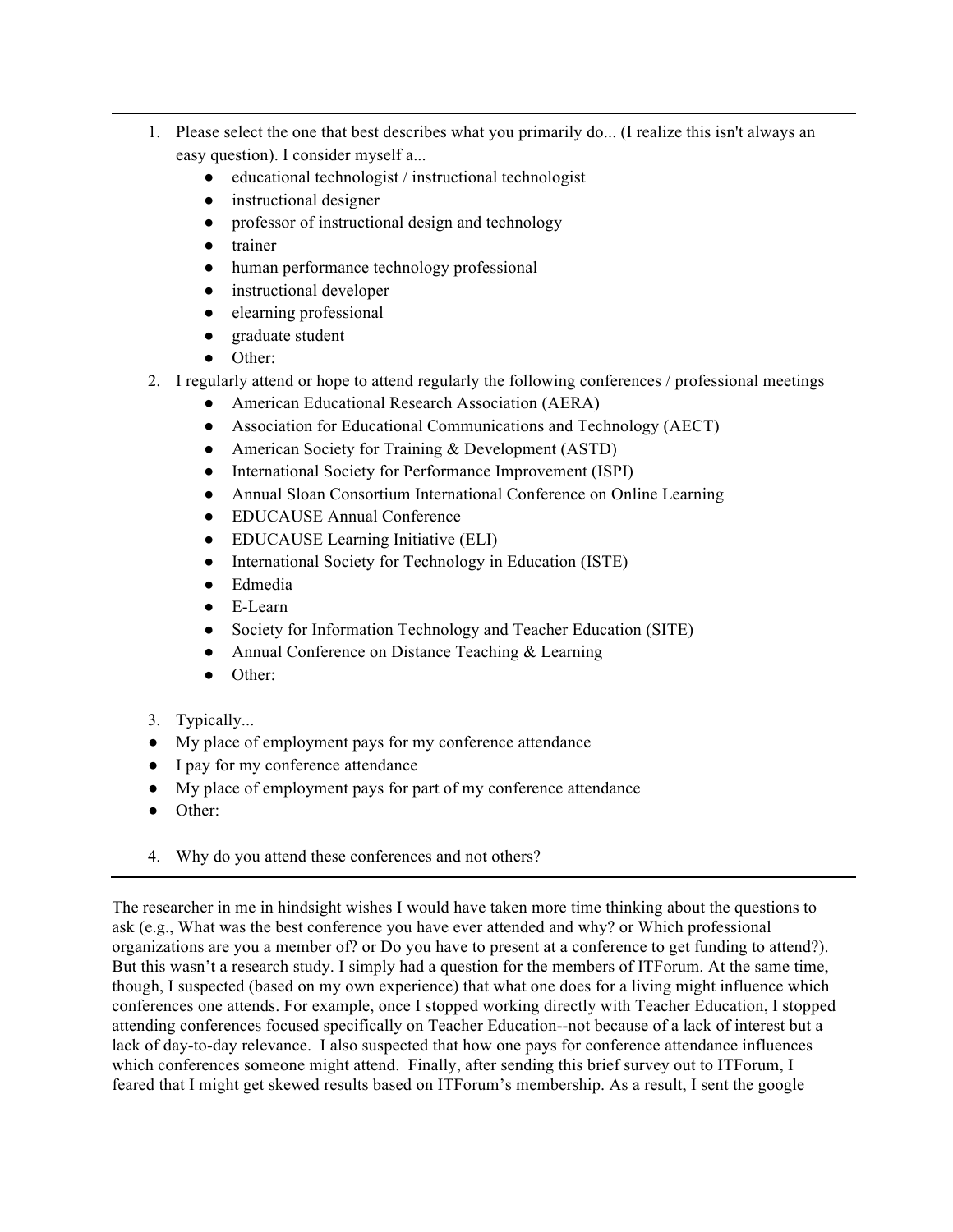form out to two different AERA lists, two different EDUCAUSE lists, an AECT list, tweeted about it, as well as posted it on a number of LinkedIn groups (including ISPI, ASTD, and elearning guild).

I was delighted to see that 140 people responded (though a few of them did not complete all of the questions). So let's look at what people had to say.

#### **Question 1: I consider myself a...**

Our field of instructional design and technology is very broad with individuals doing all sorts of things (see Lowenthal & Wilson, 2010; Lowenthal, Wilson, & Parrish, 2009). In fact, people have questioned whether we should even think of ourselves as a "field." I wanted to get a snapshot of what each person did day-to-day.

The question was set up so that respondents could select more than one choice. The majority of the respondents consider themselves "educational technologists / instructional technologists" (60), followed next by "instructional designers" (40), "professors" (30), and "eLearning professionals" (26). While I was primarily interested simply in what conferences people attend, it was still interesting seeing how people think about what they do day-to-day. For instance, a surprising small number of people think of themselves as instructional developers whereas the largest group considered themselves "educational technologists / instructional technologists."

#### Table 2 *Question One Results*

| <b>Position / Duty</b>                                | # of Responses | $\frac{0}{0}$ |
|-------------------------------------------------------|----------------|---------------|
| Educational technologist / instructional technologist | 60             | 46%           |
| Instructional designer                                | 40             | 23%           |
| Professor of instructional design and technology      | 30             | 23%           |
| eLearning professional                                | 26             | 20%           |
| Graduate student                                      | 18             | 14%           |
| Human performance technology professional             | 10             | 8%            |
| Instructional developer                               | 10             | 8%            |
| Trainer                                               | 6              | $5\%$         |

#### **Questions 2: I regularly attend the following conference(s) / professional meeting(s)**

This question really gets at the heart of my concern--which is, where are other educational technology professionals congregating? Which conferences are they attending? I tried to list all of the main conferences that I could think of (though in hindsight I am surprised that I failed to list SALT, WCET, Professors of Instructional Design and Technology or one of the two main learning sciences conferences) but I still left an option for "other"--recognizing that there are many local or international conferences that I am not aware of.

Not surprising given the groups I asked, AECT was selected the most by 50 of the respondents followed by EDUCAUSE with 33 and AERA with 32 respondents (see Table 3).

A few things stood out to me when looking at the results.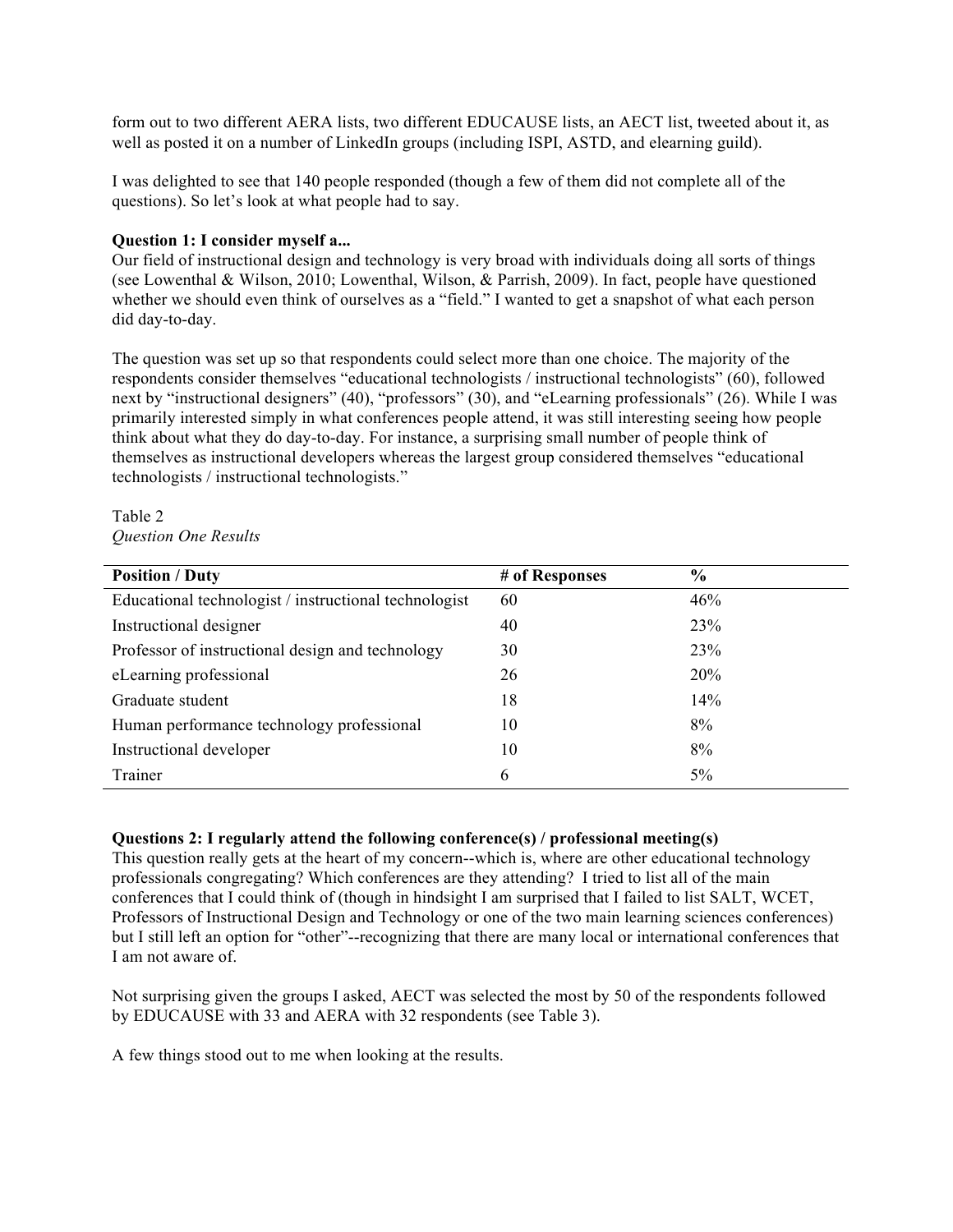- While AECT was selected the most, there wasn't exactly a clear winner. AECT was only selected by 36% of the respondents.
- AERA, Sloan-C, EDUCAUSE, ISTE, SITE, and the Annual Distance Ed conference were all selected about the same. I was particularly surprised that more people did not select ISTE. While I have only attended ISTE once, it has a huge yearly conference and a large membership. It could simply be that the places I posted the survey as well as the time of the year (the end of the K-12 school year) led many educational technology professionals who work directly in K-12 not to respond.
- When looking at "other" conferences people attend (i.e., one's I wasn't aware of or didn't think to list), there wasn't much commonality. Blackboard World, Moodle Moots, and WCET were listed by a few respondents but those were the only ones mentioned by more than two respondents.

| Conferences        | # of Responses | $\frac{0}{0}$ |
|--------------------|----------------|---------------|
| AECT               | 50             | 36%           |
| <b>EDUCAUSE</b>    | 33             | 24%           |
| AERA               | 32             | 23%           |
| Sloan-C            | 30             | 21%           |
| <b>SITE</b>        | 28             | 20%           |
| <b>ISTE</b>        | $27\,$         | 19%           |
| Annual Distance Ed | $27\,$         | 19%           |
| ELI                | 24             | 17%           |
| E-Learn            | 18             | 13%           |
| Edmedia            | 13             | $9\%$         |
| <b>ASTD</b>        | 9              | $6\%$         |
| <b>ISPI</b>        | 5              | $4\%$         |

Table 3 *Total Conference Attendance*

I was curious though if there were other patterns. For instance, I attend AECT and AERA each year. I was curious what others who attend AECT or AERA also attend.

When looking at those who attend AECT, I found that they also attended the following conferences: --AERA (23)

 $-ASTD(4)$  $-ISPI(4)$  $-S loan-C(8)$ --EDUCAUSE (7) --ELI (7)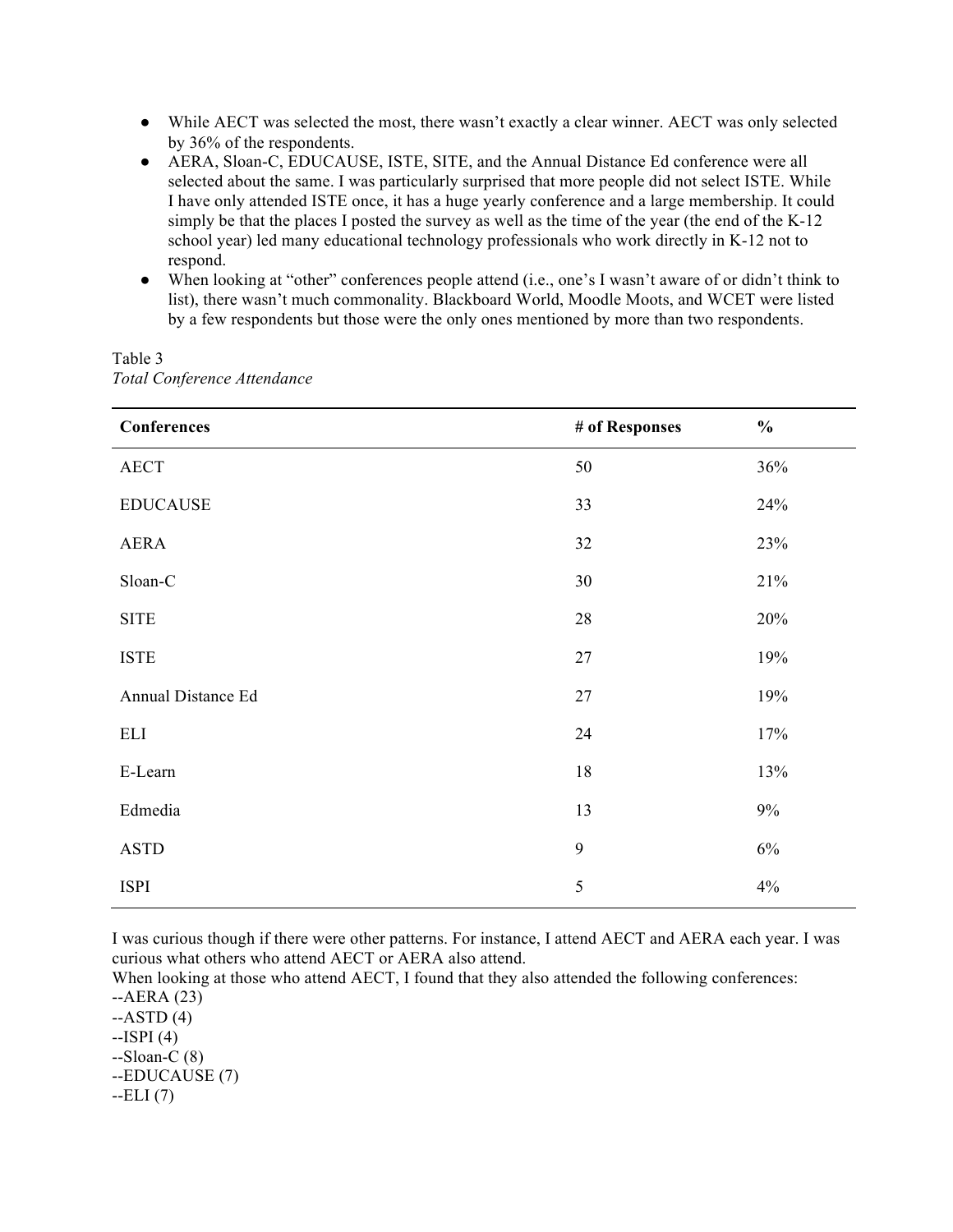--ISTE (8) --Edmedia (8) --E-Learn (10)  $-SITE(13)$ --Annual Distance Ed (8)

Further, those who attend AERA also attend:  $-AECT (23)$  $-ASTD(2)$  $-ISPI(4)$ --Sloan-C (2) --EDUCAUSE (3)  $-ELI(3)$ --ISTE (8) --Edmedia (3)  $-E-Learn(3)$  $-SITE(9)$ --Annual Distance Ed (8)

#### **Question 3: Typically...**

- My place of employment pays for my conference attendance
- I pay for my conference attendance
- My place of employment pays for part of my conference attendance
- Other:

As mentioned earlier, I was interested in simply getting a feel for how many people receive full or partial funding to attend conferences vs. those who pay out of pocket. A surprising 28 out of 131 people or 21% value conferences enough that they use their own money to attend them.

# Table 4

*Conference Funding*

| <b>Who Pays</b>                                |    | $\frac{0}{0}$ |
|------------------------------------------------|----|---------------|
| Work pays for all of my conference attendance  | 68 | 51 9%         |
| Work pays for part of my conference attendance | 35 | $26.7\%$      |
| I pay for my conference attendance             | 28 | $21.4\%$      |

#### **Question 4: Why do you attend these conferences and not others?**

Finally, I was interested in getting a feeling for why people attend certain conferences and not others. For instance, I would love to attend Sloan-C but it often overlaps or is too close to when AECT is each year so I make the choice to attend AECT.<sup>1</sup> Further, I would also like to attend the Annual Conference on Distance Teaching and Learning but I find the timing (right before the start of fall semester) difficult. Finally, my research focuses on computer-mediated communication so I would love to attend the International Conference on Computer-Supported Collaborative Learning (CSCL) but most years it is held outside of the U.S., which makes it difficult, given the state of travel budgets.

 $<sup>1</sup>$  In the spirit of full disclosure. I serve as the communications officer for the Division of Distance Learning for</sup> AECT. However, even before taking on this service role, AECT has remained in my mind as the most important conference to attend each year given my professional roles, responsibilities and career goals.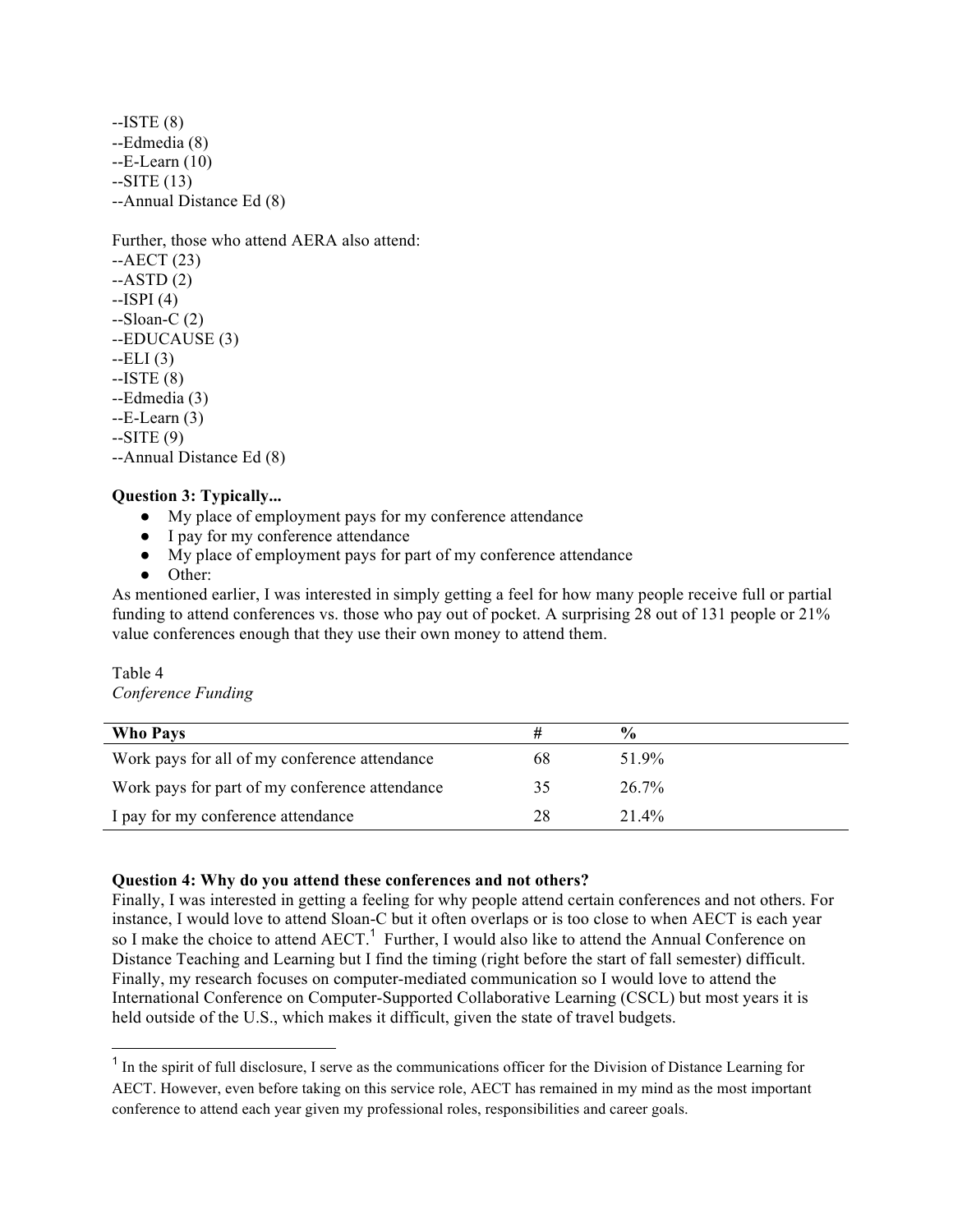I suspect others make similar choices. I tried to identify themes that emerged and when possible provide a quote from a respondent that captures the theme. Ultimately, there seemed to be a number of reasons why people attended (or didn't attend) conferences but some of the most frequent had to do with time, money, and relevance.

## **Cost**

- "I typically go to what is paid for. I used to pick up a conference or two on my own as well, but K-12 education is really hurting...We're lucky to have jobs and still get a travel budget at all. We haven't had cost-of-living adjustments or raises in 5 years. I just can't afford to pick up anything on my own that's not regional at this point."
- "Time and cost play a big part in which and when I go."

## **Location**

● "I can't afford vacations so I use conferences as a way to take my family on a vacation. I attend the conference and they play. In the evenings I'm with them. We extend a few days each time as well."

#### **Focus**

- "more practical implementations and not too research focused"
- "I attend the ones that I see as more "academic" rather than practitioner-focused (e.g., EDUCAUSE and ASTD), and the ones that are more "general" rather than specifically K-12 only."

#### **Networking / Socializing Possibilities**

● "I attend AECT for professional networking"

#### **Relevance**

- "Relevance to my job and interest."
- "Have friends that attend many of these"
- "Ultimately, it's what will have the most bang for our buck, if we're presenting, and what's most relevant to what we do. There could be great things going on at SITE or E-Learn but if only one or two sessions are directly relevant, then it's not worth it."

#### **High standards**

- "AECT and AERA have higher standards for submissions and for acceptance of proposals plus the referees who review the proposals are more competent and capable of selecting high quality proposals than at ISPI and ASTD."
- "the best for getting new ideas on the research as well as having high standards for my work, also for networking."

#### **Graduate Student Friendly**

- "seeing other graduate students presenting"
- "My students can present their work at SITE and ELearn"
- "Mostly because the graduate programs I attended were supportive of AECT and now I know several people in the organization."
- "AECT is generally more accessible to me as a graduate student."

#### **Respected**

• "They are the most respected in the field for research. Since I'm a graduate student and pay my own way to conferences, I have to be selective"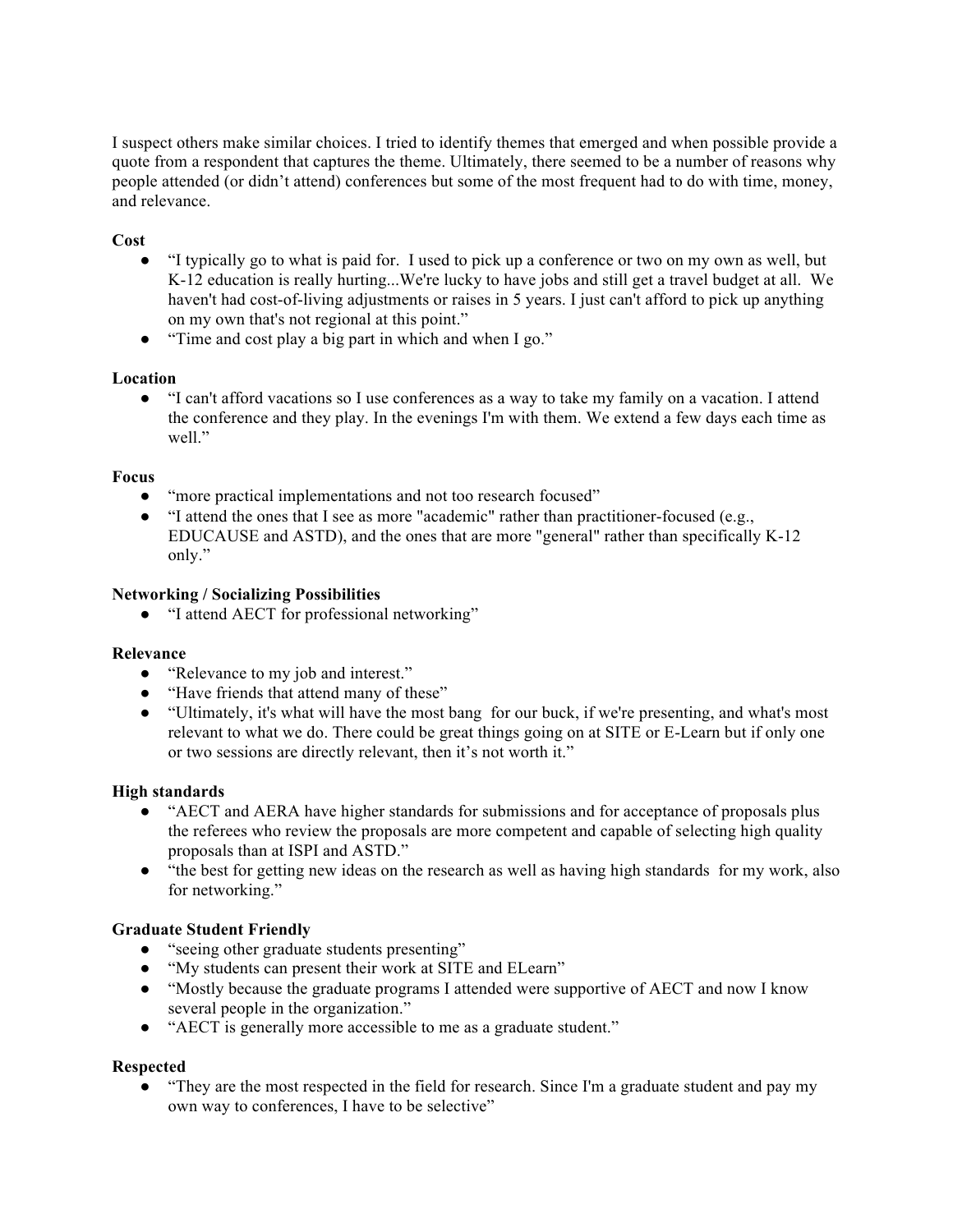● "I needed to pick conferences recognized and supported by the colleges I worked for."

## **Presenting at Conference**

● "I can only attend if i get an accepted poster or session. EDUCAUSE is the hardest to achieve that"

## **Proceedings Published**

● "Good venues to network with others interested in my research areas. Peer reviewed conference papers, proceedings published."

#### **Service**

● "I'm involved with SIGs"

## **Vendors**

● "Like the school focus and exhibits at ISTE."

## **Inspiration / innovative ideas**

● "To keep abreast of new innovations in educational technology"

## **Mix group of attendees**

● "I look for industry reputation; diversity of attendees; engaging topics that span research, theory, and practice; opportunities to present or publish."

#### **Size**

- "AERA is a monster, and I get more attendees to my talks there than anywhere else. AECT is smaller and usually affords closer meetings with people whose work I am interested in"
- "I'm basically looking at one large & one small."
- "AECT is a conference I regularly attend because of the intimate nature, knowing many of the attendees, and the content of the presentations as well as the mission of AECT fits with what I value."

# **Time**

"Lack of resources - especially time to attend. I would love to attend more of these, but the university resources are very limited (and being cut further), and we have not replaced professors who have retired, so the time to attend these conferences is impacted, too."

# **Concluding Thoughts**

I set forth to get a better idea of the conferences other professionals in my field attend. For better or for worse, I find that I am not that different than most of the respondents. I love to attend conferences and I have attended (at least at one time or another) *most* of the conferences that my colleagues have. I, like many of the respondents, have found that if I am presenting I have a better chance of getting the conference paid for by my employer but that typically I can only get 1-2 conferences paid for each year because there simply is not enough funds to attend more. I like to attend conferences that are respected by my employer and give me a chance to network with old and new friends (hence one of the reasons I continue to attend AECT and AERA). And finally, while location isn't everything, the location of the conference can often heavily influence if I attend a conference in a given year. For instance, if a conference is in my hometown (which doesn't happen often now that I live in Boise Idaho but did when I lived in Denver) or is a short drive away, I am more likely to attend and convince my employer to cover the registration cost. In fact, a couple of years ago, I was able to attend the Professors of Instructional Design and Technology (PIDT) annual gathering as a graduate student because it was in Colorado and